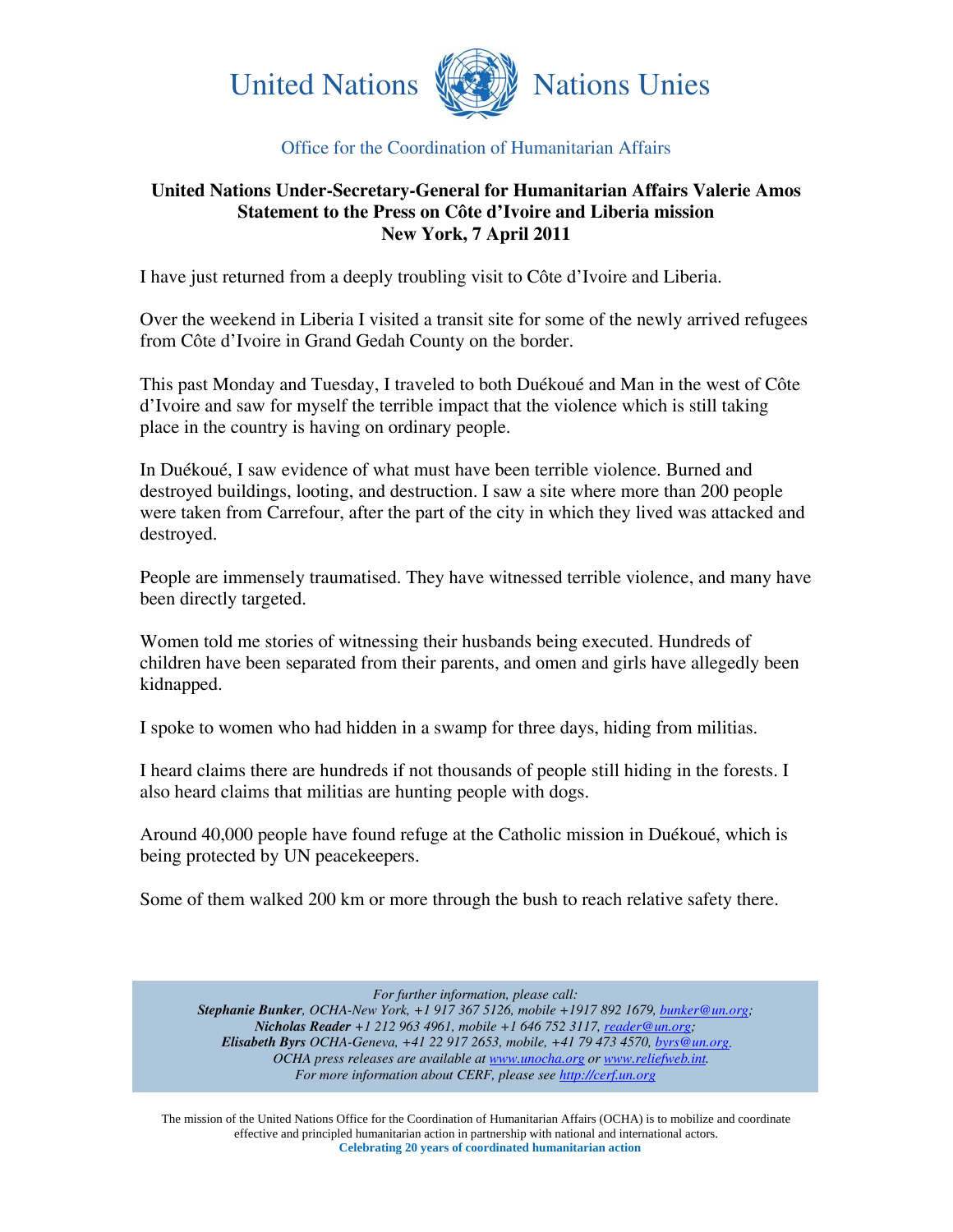They are ordinary people who have fled some of the worst violence seen anywhere in recent years, and are now too afraid to leave the overcrowded compound, which I saw, where water and food are running out.

Despite the terrible conditions they are living in now, they are still grateful because they have some security – although militias are getting into the camps and I heard several reports of rape and other abuse.

Across the border in Liberia where over 120,000 Ivorians have fled, people were glad to be alive, but sad and fearful about what was happening in their country.

Some had walked for days in search of safety, fleeing their homes with almost nothing. Many are women and children, who ran from actual or potential violence. It was especially sad to meet the children, who have been through such an ordeal.

The Government of Liberia and the Liberian people deserve much credit for the welcome they have given the refugees. An overwhelming majority of them are staying in host communities, and some families have taken in dozens of refugees, sharing their homes and their supplies.

Liberian authorities, UN agencies and our partner NGOs are doing their utmost to ensure that the response is adequate. But we still have a long way to go. With more money, we can deliver more food, provide shelter, offer better medical treatment to those who are sick, and much more.

And I am concerned that when the rainy season starts, which is not too far away, getting the aid in is going to be even more difficult than it is now because there are serious logistical and transportation problems. We have only 26 percent of the money we need. We must not let Liberia down.

The underlying problems behind what has happened in Côte d'Ivoire are not new. Côte d'Ivoire and especially the west of the country have seen violence for many years now.

However the events of the last weeks are a wakeup call to the international community that if we are serious about preserving the hard-won peace and stability that have prevailed in West Africa in recent years, we must address what is happening now.

There must be no impunity for the perpetrators of these terrible crimes.

While we don't yet know the full extent of the atrocities that have been carried out, they clearly add up to extremely serious human rights violations.

*For further information, please call:* 

*Stephanie Bunker, OCHA-New York, +1 917 367 5126, mobile +1917 892 1679, bunker@un.org; Nicholas Reader +1 212 963 4961, mobile +1 646 752 3117, reader@un.org; Elisabeth Byrs OCHA-Geneva, +41 22 917 2653, mobile, +41 79 473 4570, byrs@un.org. OCHA press releases are available at www.unocha.org or www.reliefweb.int. For more information about CERF, please see http://cerf.un.org* 

The mission of the United Nations Office for the Coordination of Humanitarian Affairs (OCHA) is to mobilize and coordinate effective and principled humanitarian action in partnership with national and international actors. **Celebrating 20 years of coordinated humanitarian action**